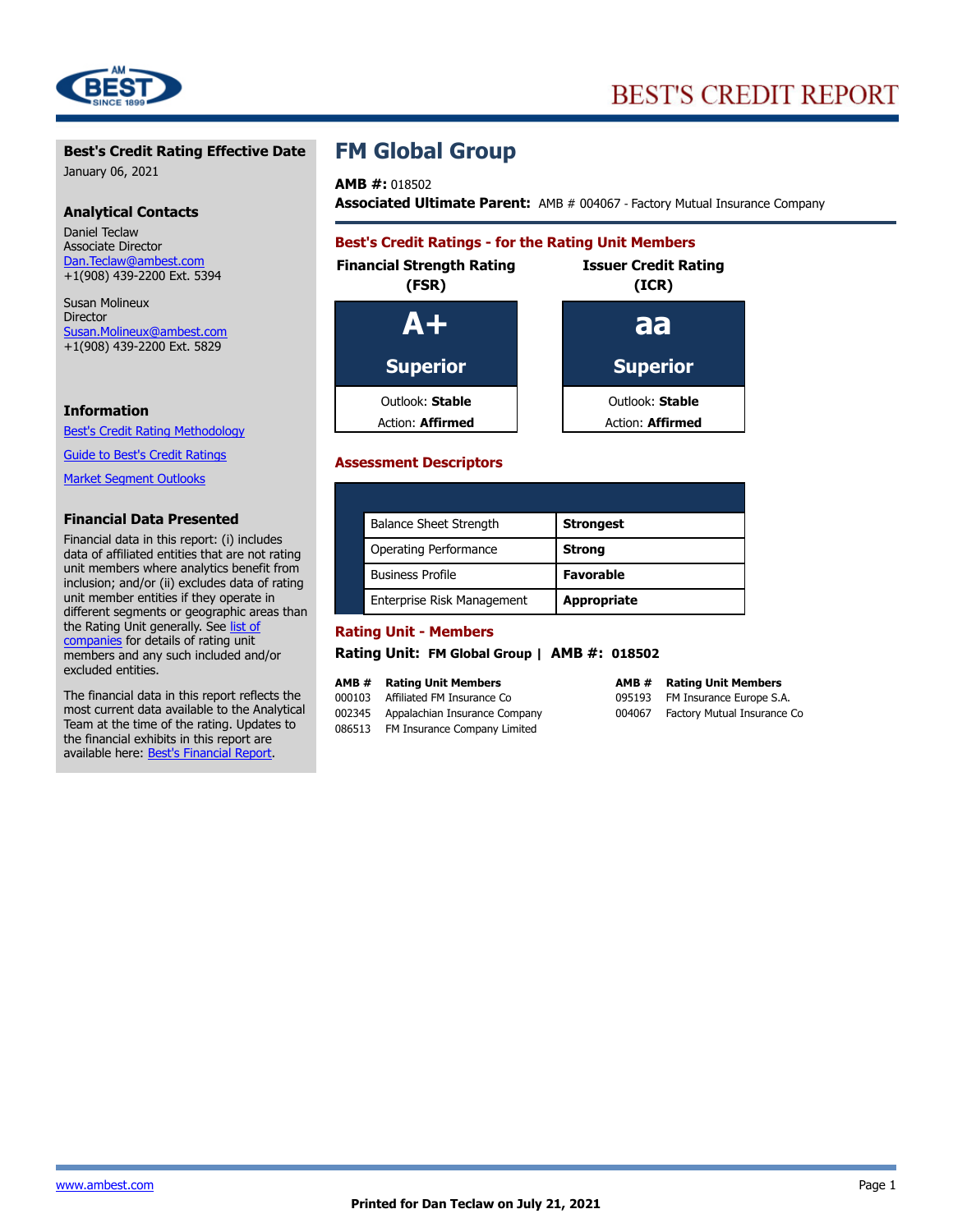

## **Rating Rationale**

#### **Balance Sheet Strength: Strongest**

- FM Global's risk-adjusted capitalization, as measured by Best's Capital Adequacy Ratio (BCAR), is considered to be in the strongest category at the 99.6% confidence level. FM Global's balance sheet has been time-tested, as a leading global property insurer and its ability to withstand catastrophes year over year.
- Substantial reinsurance capacity for CATs and terrorism mitigation plays an integral role in preserving capital.
- The group's ability to generate capital is impressive when measured on a compound average growth rate (CAGR) over the last 10 years. Surplus has doubled over the period including the 10% decrease in 2018 from significant CATs and from equity investment losses in late 2018 and early 2020, which have both been more than recouped.
- Surplus and premium growth have both outpaced the growth of Total Insured Value (TIV) over the past 10 years, including a moderate TIV reduction in 2019.
- Equity leverage is consistently higher than that of the composite, generating significant long-term gains through prudent management, but it exposes the balance sheet to periodic market corrections. As a privately owned mutual company, management is able to take a long view on its investment horizons and ride out market swings.

#### **Operating Performance: Strong**

- Historical operating performance is generally strong with non-catastrophe trends neutral/slightly positive and prospective operating performance is expected to be strong. However, volatility due to catastrophes is moderate to high.
- Above-average underwriting performance -- a direct byproduct of FM Global's extensive risk management, loss prevention services and engineering expertise. Also reflects FM Global's leadership position in insuring highly protected risks (HPR), which are facilities that meet the highest protection standards.
- Strong results driven by excellent non-CAT loss experience included approximately \$4 billion of membership premium credits earned from 2001 through mid-2018. Viewed as return of excess profits, management curtailed credits in 2018 following significant CAT loss years.
- Accident year (AY) loss reserve development has been generally favorable. Legacy asbestos and environmental reserves are longdated and have been benign.

#### **Business Profile: Favorable**

- The group is a well-recognized, global market leader in the commercial and industrial property space.
- A broker market "go to" for large commercial highly protected property risks.
- Strong defensible competitive advantages through its global reach, extensive engineering expertise and risk mitigation / loss prevention services.
- Diversified operations in key markets that have high to moderate barriers to entry with low competition.
- Strong management team coupled with highly effective research-based engineering and a strong reinsurance program.
- Innovation is assessed positively. FM Global does things differently than other insurers in that it relies on engineers versus actuaries. Its credo is stated in its ORSA document that 'the majority of loss is preventable, and that any loss can be minimized.' This philosophy is tightly woven by its management and leadership into its culture and business activities, and it is manifested in the organization's results.

#### **Enterprise Risk Management: Appropriate**

- FM Global has demonstrated excellent ERM through loss control and minimization recommendations implemented by its policyholders that have been manifested in a long track record of strong operating profitability, driving balance sheet strength that AM Best assesses as "Strongest."
- The insurer's ERM framework is embedded and appropriate given the size and complexity of its operations. Risk management capabilities are well aligned with the risk profile of the group.
- The group is a well-run organization that has been a consistent property and casualty insurer with a strong and experienced management team that has plenty of depth.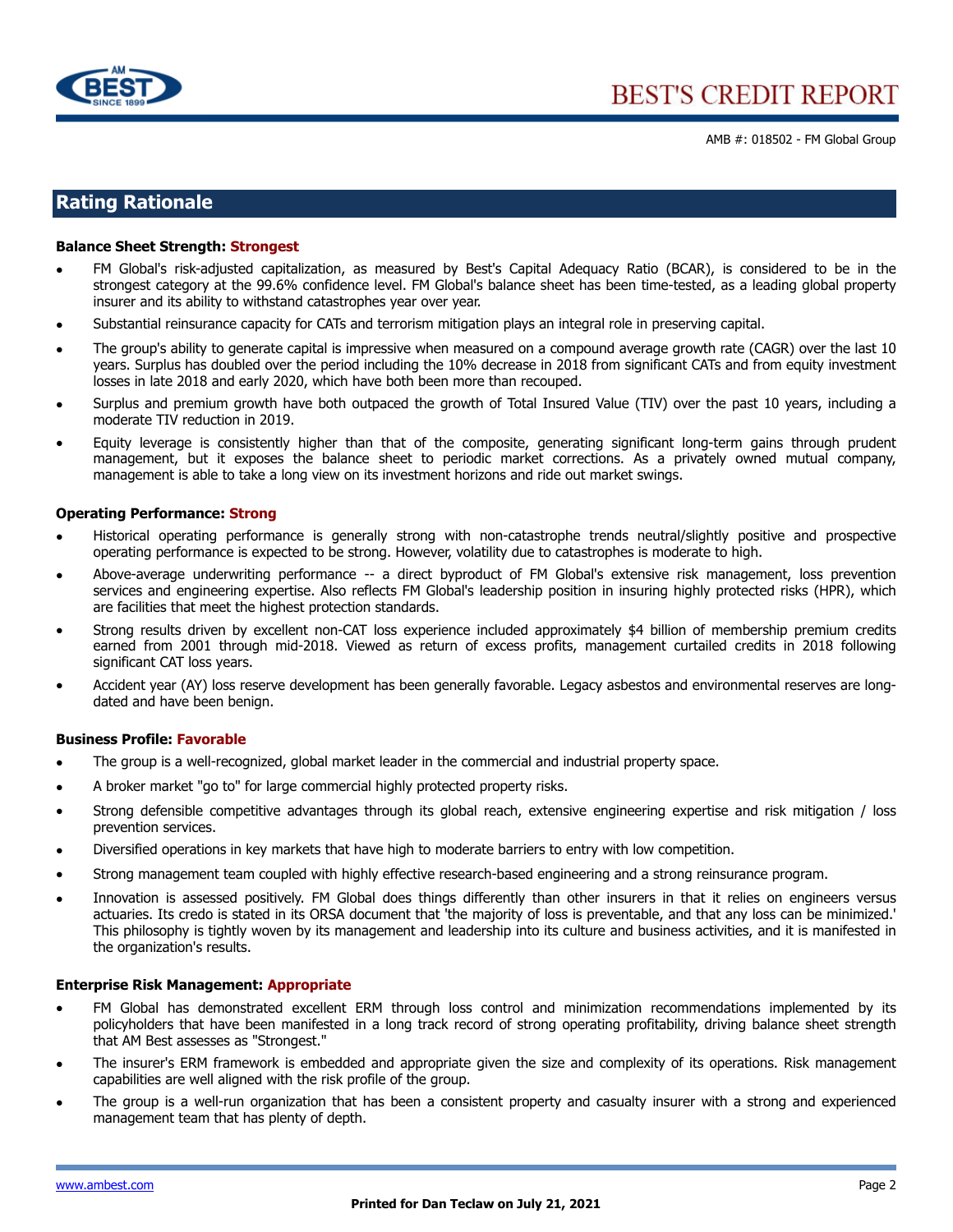

- FM Global has an all-encompassing framework and plan instilled in its corporate culture to effectively identify, measure, monitor, report and control or mitigate both its internal and external sources of risk.
- The ERM strategy is embedded into multiple levels of internal controls that ensure adherence and compliance in transacting the group's business model.

#### **Outlook**

• The stable outlooks reflect AM Best's expectation that FM Global Group's risk-based capitalization and operating performance will continue to exhibit generally excellent trends. AM Best recognizes FM Global management's risk management capabilities to continue to generate commensurately strong returns in its niche business model of providing calculated risk coverages at high levels for highly protected industrial property risks. The high risk appetite periodically results in volatile underwriting results from CAT events that management has successfully navigated over the group's long history.

#### **Rating Drivers**

- Positive rating action could occur with reduced volatility in underwriting results.
- Negative rating action could result if operating performance or risk-adjusted capitalization falls markedly short of AM Best's expectations.
- Negative rating action could occur if risk-based capitalization is materially weakened by deteriorating non-CAT underwriting trends or following a prolonged equity market downturn.

## **Key Financial Indicators**

| Best's Capital Adequacy Ratio (BCAR) Scores (%) |      |      |      |      |  |  |  |  |  |  |
|-------------------------------------------------|------|------|------|------|--|--|--|--|--|--|
| <b>Confidence Level</b>                         | 95.0 | 99.0 | 99.5 | 99.6 |  |  |  |  |  |  |
| <b>BCAR Score</b>                               | 66.2 | 56.7 | 52.3 | 51.2 |  |  |  |  |  |  |

Source: Best's Capital Adequacy Ratio Model - P/C, US

|                                           | 9-Months   |            | <b>Year End - December 31</b> |            |            |            |            |
|-------------------------------------------|------------|------------|-------------------------------|------------|------------|------------|------------|
| <b>Key Financial Indicators USD (000)</b> | 2020       | 2019       | 2019                          | 2018       | 2017       | 2016       | 2015       |
| Premiums Written:                         |            |            |                               |            |            |            |            |
| Direct                                    | 3,754,986  | 3,273,180  | 4,490,385                     | 3,928,922  | 3,550,622  | 3,508,681  | 3,422,594  |
| Assumed*                                  | 1,412,134  | 1,285,827  | 1,038,813                     | 1,002,058  | 955,569    | 882,411    | 917,198    |
| Ceded*                                    | 1,703,099  | 1,593,745  | 1,521,582                     | 1,302,396  | 1,082,896  | 1,106,109  | 1,071,976  |
| <b>Net</b>                                | 3,464,021  | 2,965,262  | 4,007,616                     | 3,628,584  | 3,423,295  | 3,284,984  | 3,267,817  |
| Net Operating Income                      | 17,214     | 615,529    | 805,611                       | $-852,823$ | $-569,066$ | 559,689    | 505,145    |
| Net Income                                | 473,122    | 1,102,657  | 1,474,489                     | $-103,165$ | $-363,668$ | 695,841    | 680,696    |
| <b>Total Admitted Assets</b>              | 23,298,145 | 21,336,937 | 21,906,959                    | 20,423,211 | 20,660,155 | 18,243,619 | 16,910,776 |
| Policyholders' Surplus                    | 14,067,228 | 12,819,788 | 13,707,656                    | 11,241,267 | 12,501,777 | 11,519,356 | 10,546,654 |

Source: BestLink® - Best's Financial Suite

\*Quarterly premiums include affiliated reinsurance premiums that are eliminated in annual assumed and ceded values.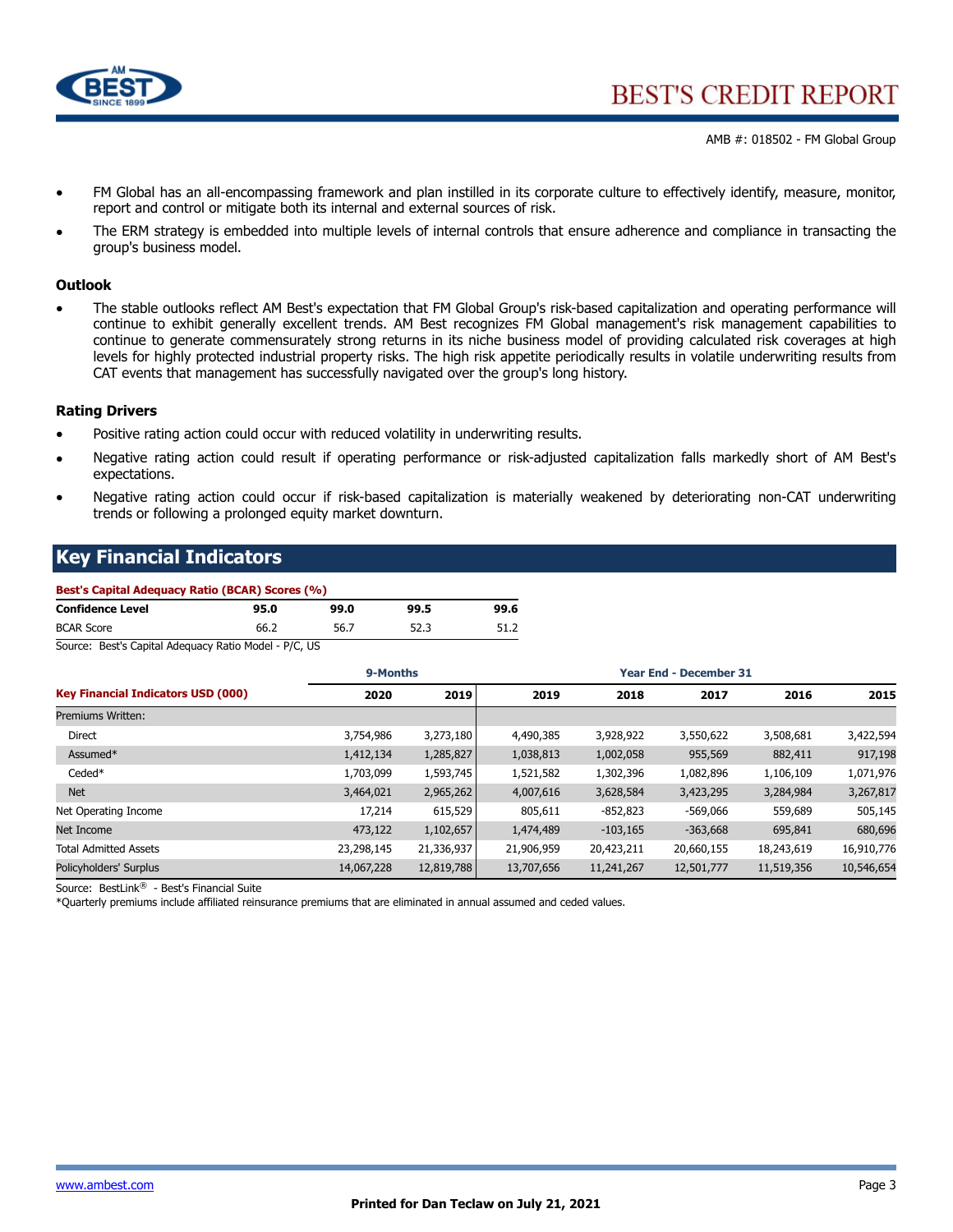

|                                                    | 9-Months |          |         |         | <b>Year End - December 31</b> |        |      |                     |
|----------------------------------------------------|----------|----------|---------|---------|-------------------------------|--------|------|---------------------|
| <b>Key Financial Ratios (%)</b>                    | 2020     | 2019     | 2019    | 2018    | 2017                          | 2016   | 2015 | Weighted<br>Average |
| Profitability:                                     |          |          |         |         |                               |        |      |                     |
| Combined Ratio                                     | 103.5    | 80.5     | 81.5    | 138.6   | 138.3                         | 83.6   | 86.5 | 105.8               |
| Reserve Development Combined Ratio Impact          | $-0.4$   | $-9.6$   | $-12.1$ | $-2.1$  | $-2.9$                        | $-7.6$ | 2.0  | $-4.7$              |
| Net Investment Yield                               | 1.4      | 1.9      | 2.0     | 1.9     | 1.8                           | 1.8    | 2.0  | 1.9                 |
| Pre-Tax Operating Return on Net Earned<br>Premiums | 0.5      | 27.4     | 26.5    | $-29.9$ | $-28.3$                       | 25.3   | 22.4 | 3.0                 |
| Net Income Return on Policyholders' Surplus        | 4.5      | 12.2     | 11.8    | $-0.9$  | $-3.0$                        | 6.3    | 6.6  | 4.1                 |
| Total Return on Policyholders' Surplus             | 4.9      | 19.2     | 20.1    | $-11.0$ | 10.4                          | 8.9    | 4.9  | 6.8                 |
| Leverage:                                          |          |          |         |         |                               |        |      |                     |
| <b>Net</b>                                         | 1.0      | 1.0      | 0.9     | 1.1     | 0.9                           | 0.9    | 0.9  | $\cdots$            |
| Gross                                              | $\cdots$ | $\cdots$ | 1.2     | 1.4     | 1.2                           | 1.1    | 1.2  | $\cdots$            |
| Non-affiliated Investment                          | 65.2     | 68.5     | 63.2    | 68.9    | 73.6                          | 73.0   | 72.6 | $\cdots$            |

Source: BestLink® - Best's Financial Suite

## **Credit Analysis**

#### **Balance Sheet Strength**

#### **Capitalization**

The group has more than doubled its policyholder surplus over the past 10 years at a ten-year compound average growth rate of approximately 8% (as of YE 2019). In 2019, the group's surplus increased by 21.9% due to better underwriting profitability and rebound of equity markets that had driven a 10.1% decrease in 2018. Continuing strong equity markets have been able to offset the challenging 2020 underwriting year marked by three significant loss events in 1Q20 to increase the surplus to \$14.0 billion (2.6%) through the third quarter of 2020.

FM Global's balance sheet continues to demonstrate its resilience as the group continued to grow capital and surplus at a growth rate that outperforms the industry average, notwithstanding the ongoing Covid-19 challenges and the elevated level of catastrophe (CAT) losses that occurred, especially in 2017 and 2018, FM Global experienced a fairly benign CAT year in 2019. Risk-adjusted capitalization more than adequately supports FM Global's risks at the highest confidence intervals, as measured by Best's Capital Adequacy Ratio (BCAR). This favorable capital position is reflective of the group's conservative underwriting leverage, slightly offset by FM Global's elevated common stock leverage and comparatively high level of high risk (schedule BA) assets. Although the group maintains exposure to natural and man-made catastrophes, these risks are mitigated through an extensive risk management program and reinsurance which mitigates FM Global's net exposures to levels in line with the group's capital level. In addition, the company has increased rates over the past couple of years in the hardening and CAT-prone market while selectively reducing its total insured values as well (approximately 10% over the past three years).

The group has achieved solid surplus growth through operating earnings, along with steady investment income. Future surplus growth, however, could be tempered by sudden swings in the equities markets, like the ones that have occurred over the past two years. Based on the group's history, the expectation is that underwriting profits will continue to favorably impact surplus over the medium term, with results dipping in select years under heightened loss experience. AM Best expects risk-adjusted capitalization will remain at the strongest levels over the medium term. The expectation includes consideration for equity market volatility, a normalized level of natural catastrophes, absence of a major terrorist event. It also includes AM Best's comfort and understanding of FM Global's risk management capability to effectively manage through any potential Covid-related Business Interruption claim filings.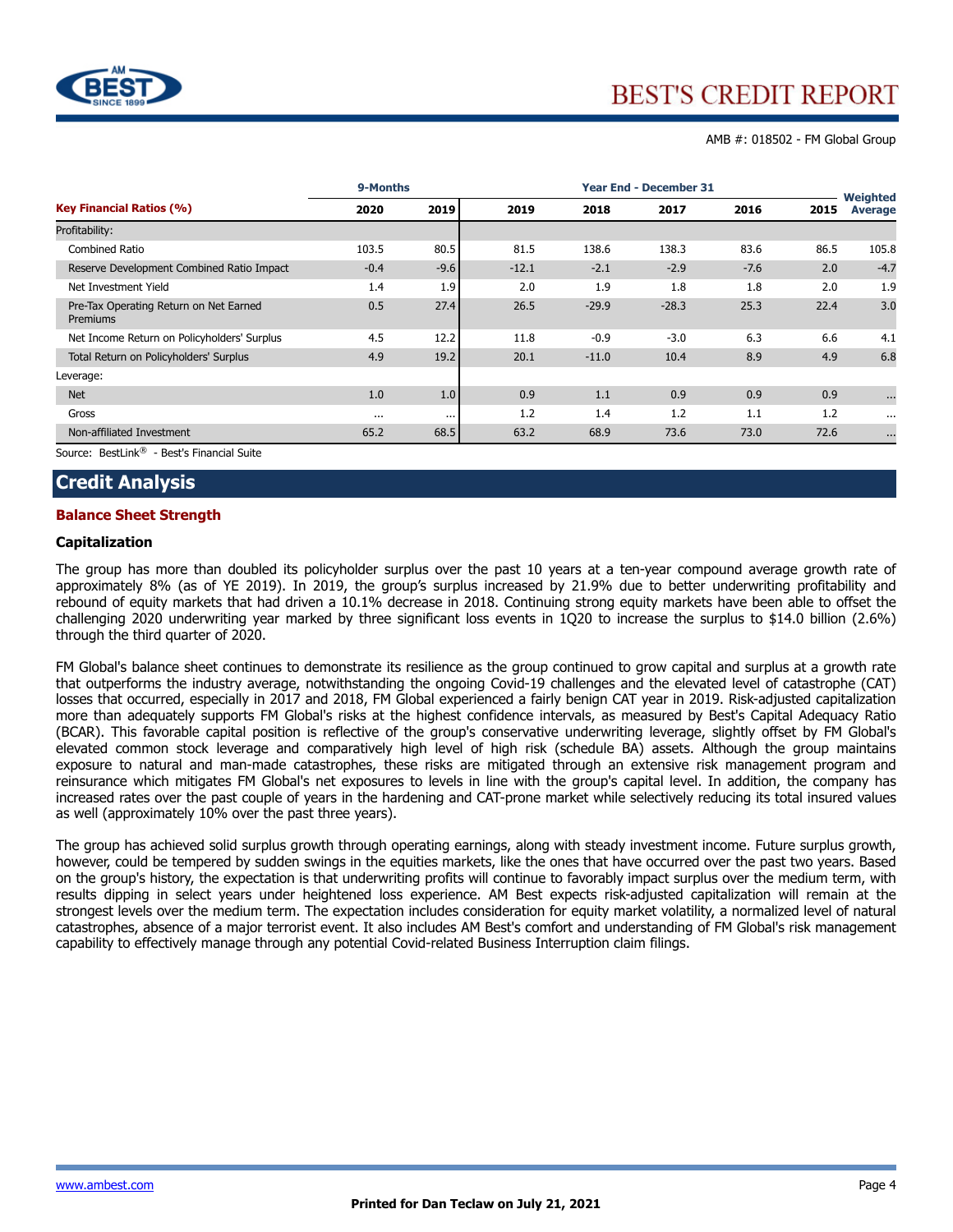

AMB #: 018502 - FM Global Group

#### **Balance Sheet Strength (Continued...)**

|                                                  |            | 9-Months<br><b>Year End - December 31</b> |            |              |            |            |            |  |  |
|--------------------------------------------------|------------|-------------------------------------------|------------|--------------|------------|------------|------------|--|--|
| <b>Capital Generation Analysis USD (000)</b>     | 2020       | 2019                                      | 2019       | 2018         | 2017       | 2016       | 2015       |  |  |
| Beginning Policyholders' Surplus                 | 13,707,656 | 11,241,267                                | 11,241,267 | 12,501,777   | 11,519,356 | 10,546,654 | 10,141,846 |  |  |
| Net Operating Income                             | 17,214     | 615,529                                   | 805,611    | $-852,823$   | $-569,066$ | 559,689    | 505,145    |  |  |
| Net Realized Capital Gains (Losses)              | 455,908    | 487,128                                   | 668,879    | 749,659      | 205,398    | 136,152    | 175,551    |  |  |
| Net Unrealized Capital Gains (Losses)            | 32,851     | 633,145                                   | 1,028,199  | $-1,207,144$ | 1,608,234  | 283,176    | $-169,818$ |  |  |
| Stockholder Dividends                            | $-254$     | $\cdots$                                  | $-333$     | $-333$       | $-333$     | $-333$     | $-333$     |  |  |
| Other Changes in Capital and Surplus             | $-146,148$ | $-157,280$                                | $-35,966$  | 50,130       | $-261,812$ | $-5,982$   | $-105,737$ |  |  |
| Net Change in Policyholders' Surplus             | 359,572    | 1,578,522                                 | 2,466,390  | $-1,260,510$ | 982,421    | 972,702    | 404,808    |  |  |
| <b>Ending Policyholders' Surplus</b>             | 14,067,228 | 12,819,788                                | 13,707,656 | 11,241,267   | 12,501,777 | 11,519,356 | 10,546,654 |  |  |
| Net Change in Policyholders' Surplus (%)         | 2.6        | 14.0                                      | 21.9       | $-10.1$      | 8.5        | 9.2        | 4.0        |  |  |
| Net Change in Policyholders' Surplus (5 yr CAGR) | $\cdots$   | $\cdots$                                  | 6.2        | $\cdots$     | $\cdots$   | $\cdots$   | $\cdots$   |  |  |

Source: BestLink® - Best's Financial Suite

|                                   | 9-Months |        |            | <b>Year End - December 31</b> |         |         |         |
|-----------------------------------|----------|--------|------------|-------------------------------|---------|---------|---------|
| <b>Liquidity Analysis</b>         | 2020     | 2019   | 2019       | 2018                          | 2017    | 2016    | 2015    |
| Net Operating Cash Flow USD (000) | 814,941  | 70,923 | $-383.042$ | $-26.079$                     | 192,324 | 678,353 | 618,199 |
| Current Liquidity (%)             | 174.3    | 183.3  | 185.2      | 160.6                         | 189.5   | 209.5   | 202.6   |

Source: BestLink® - Best's Financial Suite

#### **Asset Liability Management - Investments**

FM Global invests its assets in a manner that is designed to ensure adequate liquidity to fund future liabilities. To the extent that its total assets exceed its liabilities (i.e. surplus), excess assets are generally invested in equity securities in accordance with management's view of a long term investment horizon.

The group's common stock leverage is well above its peer composite average (by design), but has declined over the years. FM Global's risk-based capitalization has not been meaningfully impacted by this asset risk, even with the equity market swings observed since late 2018, which have subsequently more than recovered as of this writing.

Approximately 1/3 of total investments are in long term bonds. The group also invests in high risk assets consisting of real estate held by an affiliate and in numerous joint ventures, partnerships and private equity and limited liability corporations. These investments represent approximately 10% of the group's investment portfolio and approximately 15% of surplus. At the end of 2019, the group reported approximately \$680 million in contractual unfunded commitments to these partnerships.

#### **Liquidity**

FM Global's balance sheet is sound, with invested assets exceeding liabilities by comfortable margins. Current and quick liquidity measures compare favorably to industry composite norms and are enhanced by strong underwriting and operating cash flows. With the implementation of higher deductibles and attachment points, as well as ongoing rate adequacy, and engineering and loss control initiatives, cash flows from underwriting and operations have remained strong since 2002. Given the group's historically strong cash flows and solid risk-based level of capitalization, FM Global is largely protected against the need to liquidate any investments at a loss in order to meet its cash needs. A.M. Best expects cash flows from operations to remain strong in the medium term.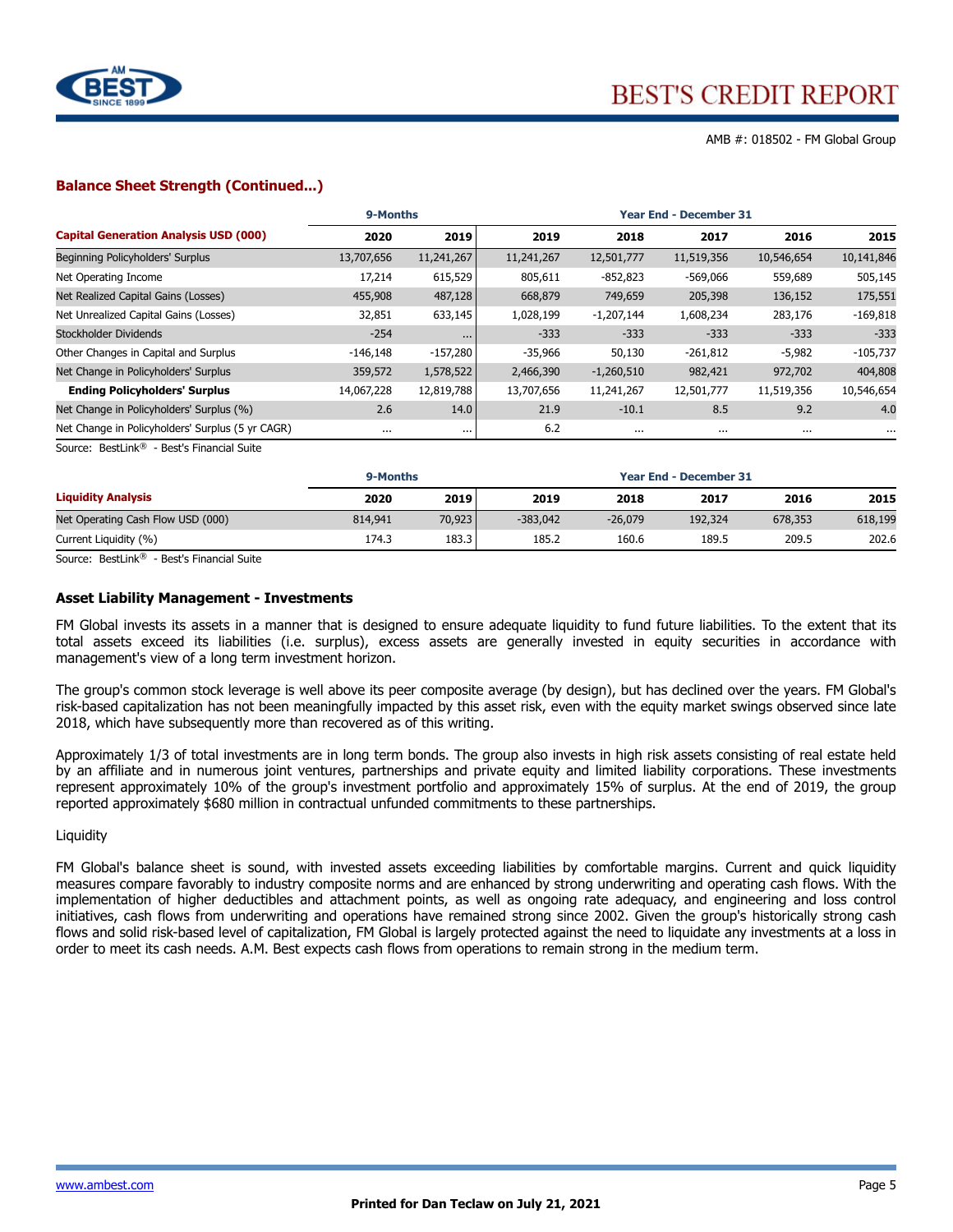

#### **Balance Sheet Strength (Continued...)**

|                                                | 9-Months   |            | <b>Year End - December 31</b> |            |            |            |            |  |
|------------------------------------------------|------------|------------|-------------------------------|------------|------------|------------|------------|--|
| <b>Composition of Cash and Invested Assets</b> | 2020       | 2019       | 2019                          | 2018       | 2017       | 2016       | 2015       |  |
| Total Cash and Invested Assets USD (000)       | 21,461,230 | 19,639,180 | 19,748,796                    | 18,317,283 | 19,000,390 | 17,051,460 | 15,764,639 |  |
| <b>Composition Percentages (%)</b>             |            |            |                               |            |            |            |            |  |
| Unaffiliated:                                  |            |            |                               |            |            |            |            |  |
| Cash and Short Term Investments                | 7.1        | 5.7        | 6.4                           | 8.2        | 6.9        | 6.1        | 6.5        |  |
| <b>Bonds</b>                                   | 35.4       | 35.6       | 35.6                          | 36.6       | 32.2       | 34.0       | 34.1       |  |
| <b>Stocks</b>                                  | 31.9       | 37.6       | 34.4                          | 35.3       | 41.9       | 42.1       | 40.7       |  |
| <b>Other Invested Assets</b>                   | 8.8        | 5.0        | 7.1                           | 5.2        | 4.8        | 5.5        | 6.0        |  |
| <b>Total Unaffiliated</b>                      | 83.2       | 84.0       | 83.6                          | 85.3       | 85.7       | 87.6       | 87.3       |  |
| <b>Investments in Affiliates</b>               | 16.8       | 16.0       | 16.4                          | 14.7       | 14.3       | 12.4       | 12.7       |  |
| <b>Total</b>                                   | 100.0      | 100.0      | 100.0                         | 100.0      | 100.0      | 100.0      | 100.0      |  |

Source: BestLink<sup>®</sup> - Best's Financial Suite

|                                                                        | <b>Years</b> |         |          |          |       |                           |  |  |
|------------------------------------------------------------------------|--------------|---------|----------|----------|-------|---------------------------|--|--|
| <b>Bonds and Short Term Investments - Distribution by Maturity (%)</b> | $0 - 1$      | $1 - 5$ | $5 - 10$ | 10-20    | $20+$ | <b>Average</b><br>(Years) |  |  |
| Government Bonds                                                       | 0.3          | 17.0    | 10.5     | $\cdots$ | 0.7   | 5.1                       |  |  |
| Government Agencies and Municipal Bonds                                | 0.9          | 7.5     | 12.3     | 4.5      | 13.7  | 13.5                      |  |  |
| <b>Industrial and Miscellaneous Bonds</b>                              | 1.8          | 17.7    | 10.2     | 0.4      | 2.1   | 5.9                       |  |  |
| <b>Bank Loans</b>                                                      | $\cdots$     | 0.1     | 0.1      | $\cdots$ |       | 5.4                       |  |  |
| <b>Total Bonds</b>                                                     | 3.0          | 42.3    | 33.2     | 5.0      | 16.5  | 8.6                       |  |  |

Source: BestLink® - Best's Financial Suite

#### **Reserve Adequacy**

The group has reported favorable loss reserve development across most accident years driven by the recognition of redundancies in property lines of business, with some adverse development occasionally recorded for asbestos & environmental (A&E) losses.

According to AM Best's estimates, FM Global ranks among the top 30 largest carriers in the United States in terms of its potential exposure to asbestos and environmental claims, with an historical market share (based on net premiums) of 0.2%. FM Global reported approximately \$670 million in net A&E reserves at year-end 2019, with 84% of this amount pertaining to asbestos liabilities. The group's net A&E reserves represent approximately 20% of its overall net loss reserve base and roughly 5% of consolidated surplus. A considerable portion of the group's potential A&E liability stems from its discontinued assumed reinsurance business, which poses more uncertainty than primary business due to its reliance on ceding companies for claims information. Also, claim payments tend to develop more slowly than for primary insurers. The group maintains a centralized claims unit that continues to evaluate, monitor and process claims.

Reserves increased in 2018 to \$4.9 billion primarily due to a high volume of individual risk losses and 2018 catastrophe experience. They have since declined due to payment of claims in resolution; better than expected actual versus modeled losses; and a lower year of CAT claims in 2019

As a result of changes in estimates of insured events related to prior years, the provision for losses and loss adjustment expenses reflected net decrease by \$1.362 billion in 2019 (after net decreases of \$72 million and \$101 million in 2018 and 2017, respectively). The decreases were due to the reduction of incurred-but-not-reported (IBNR) reserves based on actual experience and decreases on a small number of individual losses.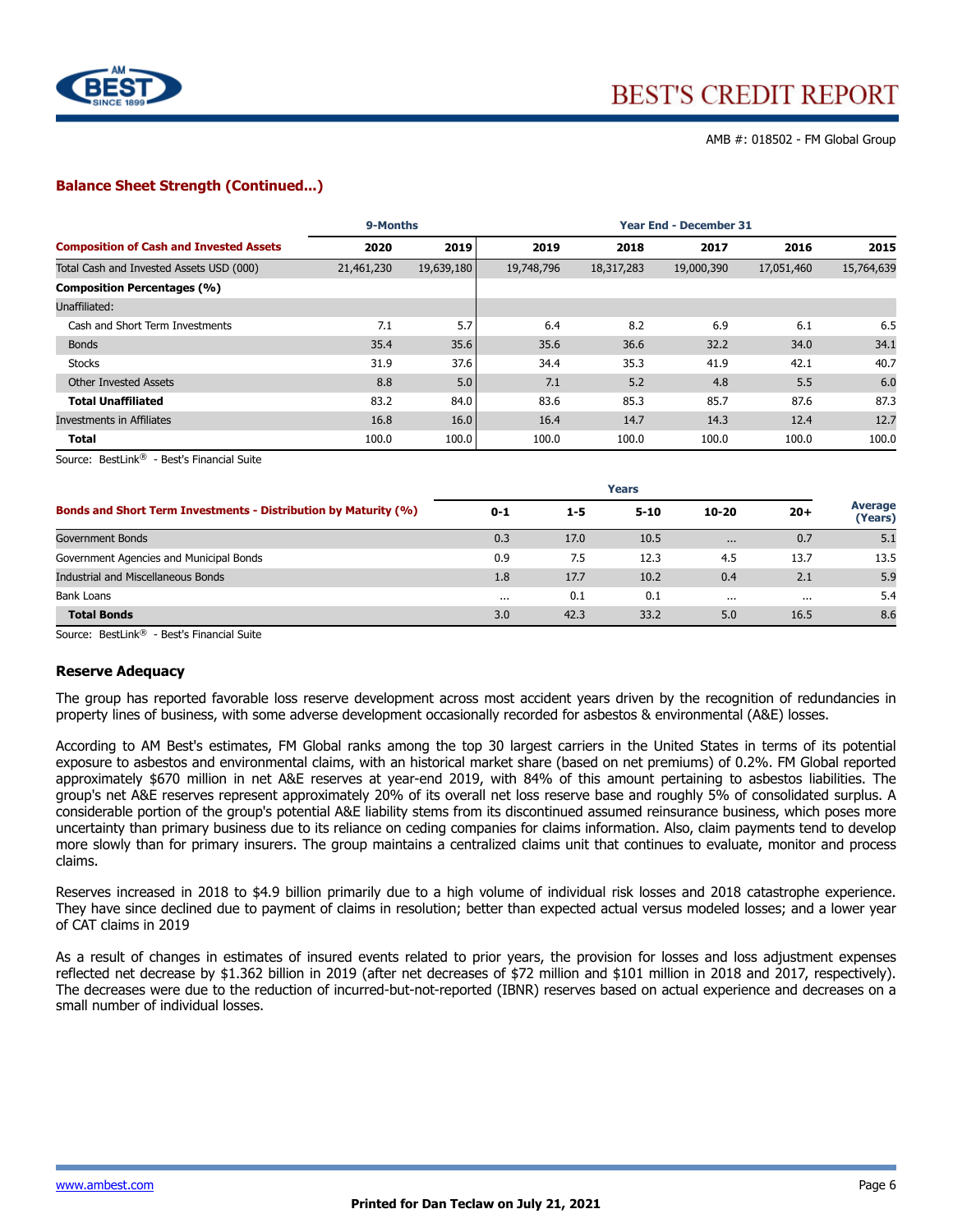

#### **Balance Sheet Strength (Continued...)**

|                                                                                     | 9-Months  |            | <b>Year End - December 31</b> |            |           |            |            |  |
|-------------------------------------------------------------------------------------|-----------|------------|-------------------------------|------------|-----------|------------|------------|--|
| <b>Loss and Loss Adjustment Expense Reserves</b><br>and Development - Calendar Year | 2020      | 2019       | 2019                          | 2018       | 2017      | 2016       | 2015       |  |
| Loss and ALAE* Reserves USD (000)                                                   | 3,959,282 | 3,919,990  | 3,358,932                     | 4,266,610  | 3,965,430 | 2,323,609  | 2,181,158  |  |
| Loss and ALAE* Reserves Development USD (000)                                       | $-12,232$ | $-264,231$ | $\cdots$                      | $-399.912$ | $-88,772$ | $-156.243$ | $-258,157$ |  |
| Development to:                                                                     |           |            |                               |            |           |            |            |  |
| Original Reserves (%)                                                               | $\cdots$  | $\cdots$   | $\cdots$                      | $-8.6$     | $-2.2$    | $-6.3$     | $-10.6$    |  |
| Prior Year End Reserves (%)                                                         | $-0.3$    | $-5.4$     | $\cdots$                      | $\cdots$   | $\cdots$  | $\cdots$   | $\cdots$   |  |
| Prior Year End Surplus (%)                                                          | $-0.1$    | $-2.4$     | $\cdots$                      | $-3.6$     | $-0.7$    | $-1.4$     | $-2.4$     |  |

Source: BestLink® - Best's Financial Suite

\* Interim LAE reserves balances displayed include Adjusting and Other Unpaid as well as Direct and Cost Containment Unpaid. Year End LAE balances include Direct and Cost Containment Unpaid only.

|                                                                                     | <b>Year End - December 31</b> |           |           |           |           |  |  |  |  |
|-------------------------------------------------------------------------------------|-------------------------------|-----------|-----------|-----------|-----------|--|--|--|--|
| <b>Loss and Loss Adjustment Expense Reserves</b><br>and Development - Accident Year | 2019                          | 2018      | 2017      | 2016      | 2015      |  |  |  |  |
| Original Loss and ALAE Reserves USD (000)                                           | 1,497,630                     | 2,619,452 | 2,656,533 | 1,256,178 | 1,214,507 |  |  |  |  |
| Loss and ALAE Reserves Developed thru Latest Year<br>End USD (000)                  | 1,497,630                     | 2,269,841 | 2,654,903 | 1,141,070 | 1,010,817 |  |  |  |  |
| Development to Original Reserves (%)                                                | $\cdots$                      | $-13.3$   | $-0.1$    | $-9.2$    | $-16.8$   |  |  |  |  |
| Accident Year Loss and LAE Ratio (%)                                                | 66.2                          | 101.0     | 110.0     | 58.0      | 49.2      |  |  |  |  |
| Accident Year Combined Ratio (%)                                                    | 93.6                          | 129.8     | 139.9     | 86.8      | 77.6      |  |  |  |  |

Source: BestLink® - Best's Financial Suite

#### **Operating Performance**

Historically, FM Global has produced strong operating returns, driven by solid underwriting earnings along with sound and steady investment income. The group's underwriting earnings have resulted from the group's persistent loss control procedures, low expense ratio and (particularly in prior years) favorable market conditions. As market conditions have softened, operating profits have remained strong due to the group's adherence to conservative risk management and pricing strategies. Aside from the group's higher than average catastrophe loss years in 2017 and 2018, the group has generated significant underwriting profits. Above average results are primarily due to its strong market position, highly protected risk expertise, and strong risk management capabilities.

Prior to 2017, results were reflective of more normalized loss years, with 2014, and subsequently 2019, being relatively benign catastrophe years. Underwriting results included approximately 44 and 50 points of catastrophe losses for 2018 and 2017, respectively. Annual cat losses have ranged from 8 to 52 over the past 10 years with an average of 26.6 and a median of 25.3. A point to remember is that, as a mutual, the FM Global is not a profit maximizer in charging its premium rates. That said, management is conservative in its underwriting and ensures adequate rates with the potential for returning excess profits down the road if they materialize.

While the group's income benefits from its consistent generation of investment income, investment yields slightly lag the average of its peer group. This is primarily the result of FM Global's above-average investment allocation to common equities, which have a lower dividend yield than the average yield on the bonds that comprise a larger percentage of the portfolios of its industry peers. While FM Global's elevated investment leverage adds to earnings volatility with generally below average total return on invested assets, it has generally boosted overall long-term return measures. As a result, the group's total returns on revenue and surplus, which include capital gains and losses, strongly and consistently outperform its peer composite.

#### Underwriting Results:

FM Global has typically produced strong non-CAT underwriting results, reflecting strong risk management capabilities, adequate rates and careful management of terms and conditions. Solid underwriting results in recent years have led the company to provide membership credits, which allow its policyholders to benefit from these favorable results and which encourage the long-term and stable relationship between the group and its customers. Management views the credits as return of excess profits and has paid approximately \$4 billion since 2001. However, after five straight years through 2018, management curtailed the credits in response to the recently absorbed CAT losses in 2017 and 2018.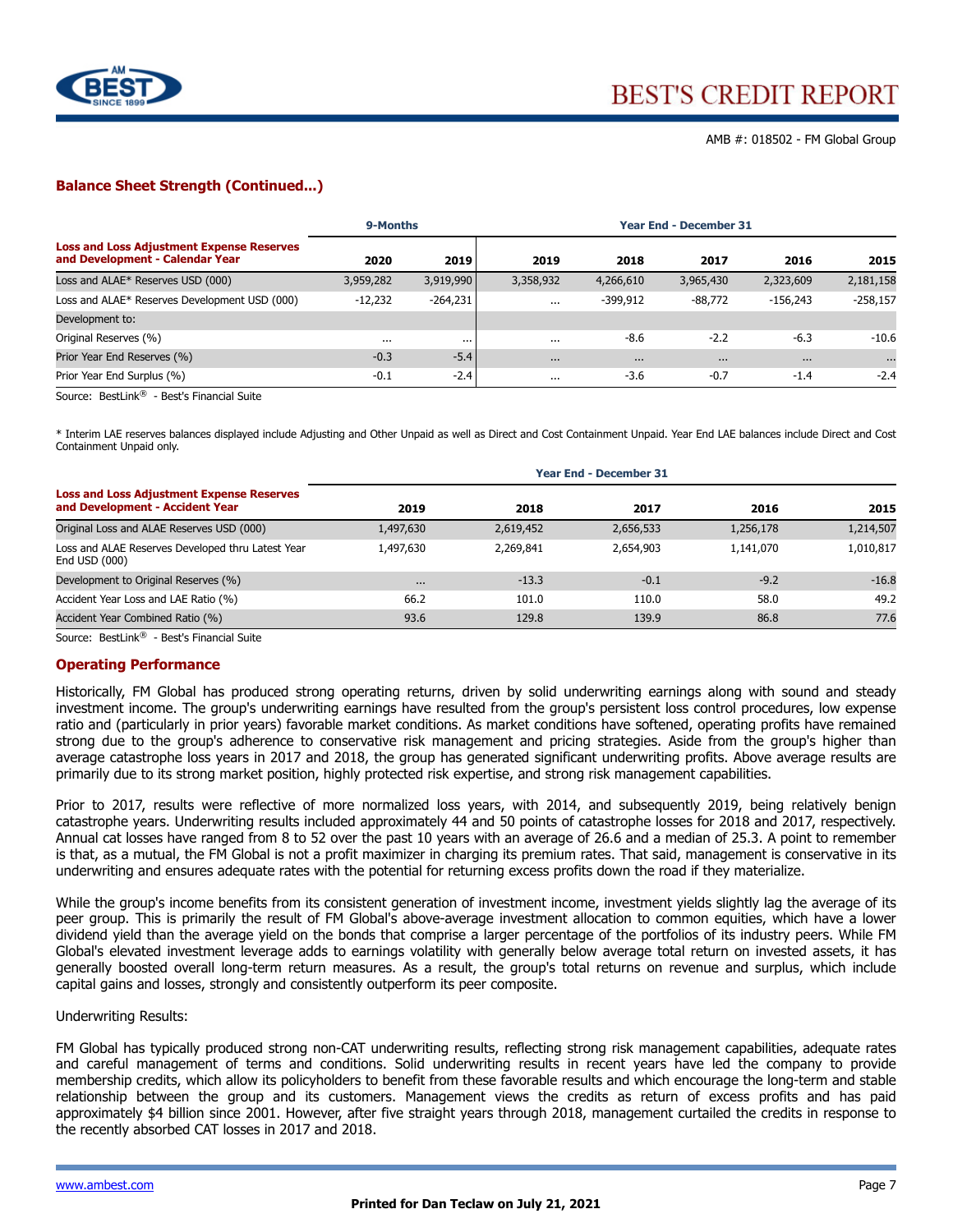

#### **Operating Performance (Continued...)**

Underwriting results are underpinned by the group's very detailed knowledge of each risk. FM Global does not use actuarial methods to set prices but instead relies on its staff to establish appropriate rates based on exposure and risk mitigation initiatives of individual insureds. This expertise has contributed to ultimate catastrophe losses approximating 1/2 of modeled losses in recent CATs. The group employs more engineers (nearly 2,000) than the next ten competitors combined. Additionally, the group has a state-of-the-art industrial testing facility that tests both the causes of loss (largely fire focused) and mitigation / minimization of losses.

The group's underwriting performance remains exposed to future acts of terrorism. Under the TRIPRA extension, FM Global's retention (deductible) is \$687 million for 2019, plus 20% of all certified losses in excess of this deductible. Nearly 60% of FM Global's policyholders have accepted the terrorism coverage offered by the group under TRIPRA. However, the vast majority of these exposures are represented by horizontal or campus-like risks that are generally not exposed to a total loss. The group does purchase additional terrorism reinsurance outside of TRIPRA. The company has conceptual contingency plans to manage its risks in the event TRIPRA would ever be permitted to expire.

#### Investment Results:

FM Global's investment yields have remained low over the current five-year period but generally approximate the industry composite results, reflecting the group's elevated level of common equity holdings. Total investment returns (including capital gains) readily exceed those of the group's peer composite but include significant volatility caused by capital gains and losses on the group's substantial equity portfolio, rising and falling with shifts in the equity market. Over the five-year period, the group's net investment income has generally increased, primarily driven by growth in the invested asset base as a result of favorable operating income and positive cash flows offset by modest dividend income on the group's increasing equity holdings and declines in interest yields on the group's long-term bonds. As such, despite the increase in invested assets, the group's overall yield declined on its bond portfolio while a greater percentage of its investment holdings produced modestly higher net investment income on the year.

|                                                                                                                                                          | 9-Months |        |         |         | <b>Year End - December 31</b> |        |      |                            |
|----------------------------------------------------------------------------------------------------------------------------------------------------------|----------|--------|---------|---------|-------------------------------|--------|------|----------------------------|
| <b>Operating and Financial Performance Ratios</b><br>$(%)$ - Company                                                                                     | 2020     | 2019   | 2019    | 2018    | 2017                          | 2016   | 2015 | Weighted<br><b>Average</b> |
| Calendar Year Loss and LAE Ratio                                                                                                                         | 79.2     | 54.7   | 54.1    | 109.9   | 108.4                         | 54.8   | 58.1 | 77.2                       |
| Expense and Policyholder Dividend Ratio                                                                                                                  | 24.3     | 25.8   | 27.4    | 28.7    | 29.9                          | 28.8   | 28.4 | 28.6                       |
| <b>Combined Ratio</b>                                                                                                                                    | 103.5    | 80.5   | 81.5    | 138.6   | 138.3                         | 83.6   | 86.5 | 105.8                      |
| Reserve Development Ratio Impact                                                                                                                         | $-0.4$   | $-9.6$ | $-12.1$ | $-2.1$  | $-2.9$                        | $-7.6$ | 2.0  | $-4.7$                     |
| Net Investment Yield                                                                                                                                     | 1.4      | 1.9    | 2.0     | 1.9     | 1.8                           | 1.8    | 2.0  | 1.9                        |
| Pre-Tax Operating Return on Net Earned Premiums                                                                                                          | 0.5      | 27.4   | 26.5    | $-29.9$ | $-28.3$                       | 25.3   | 22.4 | 3.0                        |
| Net Income Return on Policyholders' Surplus                                                                                                              | 4.5      | 12.2   | 11.8    | $-0.9$  | $-3.0$                        | 6.3    | 6.6  | 4.1                        |
| Total Return on Policyholders' Surplus<br>- 1995년 - 1996년 - 1997년 - 1997년 - 1997년 - 1997년 - 1997년 - 1997년 - 1997년 - 1997년 - 1997년 - 1997년 - 1997년 - 1997 | 4.9      | 19.2   | 20.1    | $-11.0$ | 10.4                          | 8.9    | 4.9  | 6.8                        |

Source: BestLink® - Best's Financial Suite

|                                                                         | 9-Months |        |        | <b>Year End - December 31</b> |        |         |      |                                   |
|-------------------------------------------------------------------------|----------|--------|--------|-------------------------------|--------|---------|------|-----------------------------------|
| <b>Operating and Financial Performance Ratios</b><br>$(% )$ - Composite | 2020     | 2019   | 2019   | 2018                          | 2017   | 2016    | 2015 | <b>Weighted</b><br><b>Average</b> |
| Calendar Year Loss and LAE Ratio                                        | $\cdots$ | 59.2   | 58.1   | 70.9                          | 77.8   | 51.5    | 64.1 | 64.4                              |
| Expense and Policyholder Dividend Ratio                                 | $\cdots$ | 35.4   | 40.4   | 40.9                          | 38.5   | 39.0    | 29.0 | 37.5                              |
| <b>Combined Ratio</b>                                                   | $\cdots$ | 94.5   | 98.5   | 111.8                         | 116.3  | 90.5    | 93.2 | 101.9                             |
| Reserve Development Ratio Impact                                        | $\cdots$ | $-3.2$ | $-3.9$ | $-5.8$                        | $-6.5$ | $-11.3$ | 18.2 | $-1.0$                            |
| Net Investment Yield                                                    | $\cdots$ | 2.1    | 2.3    | 2.3                           | 2.1    | 2.1     | 2.2  | 2.2                               |
| Pre-Tax Operating Return on Net Earned Premiums                         | $\cdots$ | 11.3   | 7.6    | $-4.6$                        | $-7.3$ | 18.8    | 15.2 | 6.1                               |
| Net Income Return on Policyholders' Surplus                             | $\cdots$ | 8.2    | 7.0    | 1.4                           | 0.4    | 6.8     | 7.2  | 4.5                               |
| Total Return on Policyholders' Surplus                                  | $\cdots$ | 12.3   | 12.3   | $-5.3$                        | 7.9    | 8.1     | 5.3  | 5.7                               |

Source: BestLink® - Best's Financial Suite

Industry Composite: Commercial Property Composite - BestLink® - Best's Financial Suite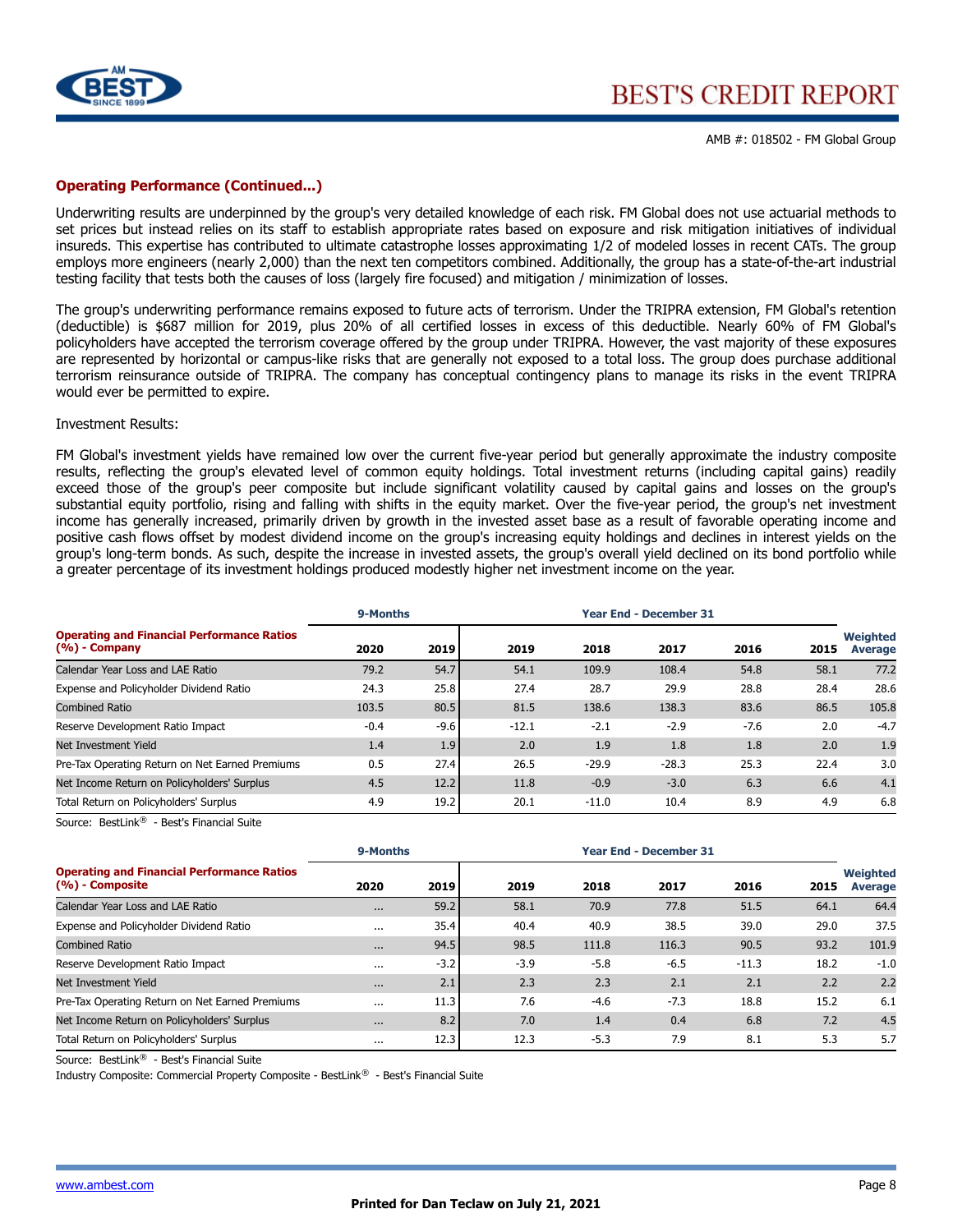

AMB #: 018502 - FM Global Group

#### **Business Profile**

FM Global is one of the largest underwriters of highly protected risk (HPR) within the commercial property market and is widely recognized throughout the industry for its extensive loss control, risk management and engineering capabilities. FM Global is afforded a distinct competitive advantage over most insurers by virtue of its professional property engineering expertise, inspection and loss prevention services, training and research. These bundled professional services assist FM Global's policyholders in the identification, assessment and management of property risks. In addition to providing global insurance products and value-added services, FM Global is also known for its captive-like orientation and its focus on long-term business partnerships which, in some cases, span more than 100 years. Many of the group's largest policyholder organizations are also members of FM Global's board of directors, advisory boards and risk management executive councils, which reinforces its understanding of the needs of its clients. The majority of FM Global's policyholders maintain worldwide operating facilities and are typically large industrial companies operating in varied manufacturing and servicing industries. Business is produced on a direct basis and through brokers.

Innovation is assessed positively by AM Best as the company does things differently than other insurers in that it relies on engineers versus actuaries. Its credo is stated in its ORSA document that 'the majority of loss is preventable, and that any loss can be minimized.' The philosophy is tightly woven into its culture and business activities. The mindset is evident in discussions with management; in the content of Annual Report and ORSA reports it; in discussions of its products, pricing, and policies; and in its results. The enterprise has a significant research center from where much of its testing emanates (it recently built a second one in Singapore for AP relationships) and even includes a group in its organizations called FM Approvals to ensure that FM Global loss prevention conditions are followed as precedents to its policy coverage and valid claims, and to approve the materials/methods and their deployment by insureds.

FM Global's insurance coverage includes all-risk policies and policies providing fire and extended coverage, boiler and machinery, difference in conditions, ocean cargo or any combination of these lines of coverage. Business interruption insurance is also offered as a supplement to these lines of coverage. With the implementation of the U.S. government reinsurance of terrorism exposures in November 2002, FM Global was required to offer terrorism coverage to all its insureds with full limits. If TRIPRA was ever permitted to lapse, insureds will be subject to a significantly lower terrorism coverage sub-limit. Management states FM Global would be reinsured to its \$450 million net retention in a worst case event.

Insurance activities are conducted in the U.S., Canada, and Asia-Pacific through Factory Mutual Insurance Company (FMIC), the lead U.S. carrier and ultimate parent. Additional insurance activities are conducted in the U.S. and Canada through two U.S. operating companies and two Canadian branch offices. FMIC is the lead carrier in the FM Global Group. Affiliated FM specializes in underwriting small and mid-sized highly protected risks as well as better quality non-HPR accounts of all sizes. In addition, Affiliated FM writes associated coverage, including boiler and machinery and ocean cargo. Appalachian writes coverage on a surplus lines basis.

Through its U.K.-based subsidiary, FM Insurance Company Limited (FMI), the group covers the U.K. exposures of its core US companies. US risks with international exposure are accepted by U.S. underwriter and then allocated to US and UK companies proportionally based on its geographical exposure.

FMI had been used to sell policies across the EU from one EU country, using "passporting rights". Since insurers and other financial service firms no longer expect to be able to retain those rights after the British exit from the European Union (BREXIT), FM Global established FM Insurance Europe SA (FMIE SA) in Luxembourg in 2016 as its European Economic Area (EEA) hub since it is a multinational business-friendly financial center with regulatory expertise that permits EU pass-porting. FMIE SA has seven European branches. It began writing business in 2018.

FMI and FMIE SA will continue to comprise approximately 15-20% of the group's gross premiums together as a portion of its EU business shifts from FMI to FMIE SA in response to BREXIT.

Risk Engineering Insurance Company Limited {REICL) is incorporated in Bermuda and its ultimate parent is Factory Mutual Insurance Company. REICL is registered in Bermuda as a Class 3A insurer under the Bermuda Insurance Act 1978, as amended {the "Insurance Act"). REICL provides facultative reinsurance to its parent and affiliates.

In the U.S., members of the FM Global Group operate under an intercompany pooling arrangement, effective January 1, 1999. Under this agreement, each company agrees to pool net premiums earned, net loss and loss adjustment expenses incurred, and other underwriting expenses incurred. Effective January 1, 2005, the participation percentages are FMIC, 86%; Affiliated FM, 12%; and Appalachian, 2%.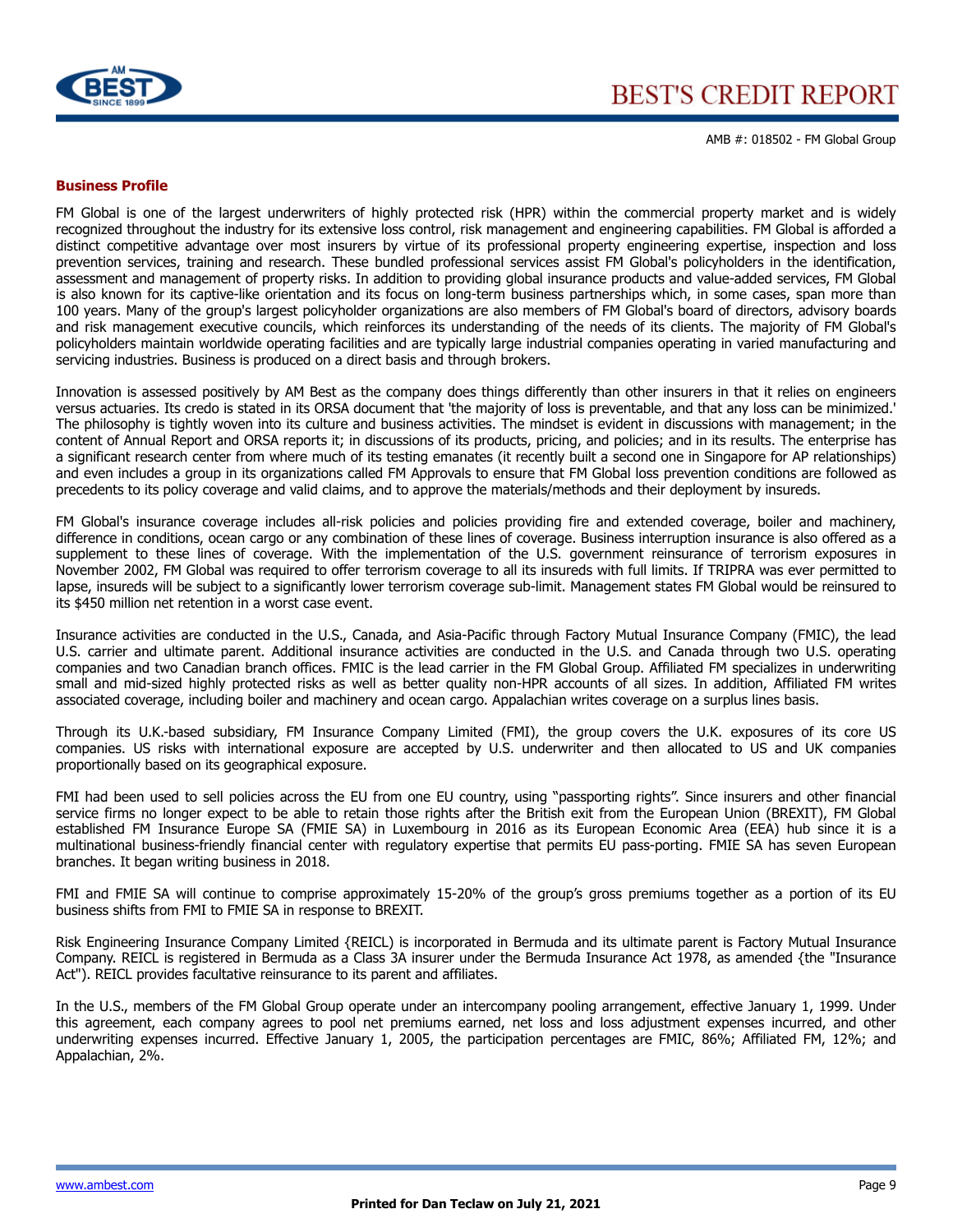

AMB #: 018502 - FM Global Group

#### **Business Profile (Continued...)**

|                                         | 9-Months  |           | <b>Year End - December 31</b> |           |           |           |           | 5 Year      |
|-----------------------------------------|-----------|-----------|-------------------------------|-----------|-----------|-----------|-----------|-------------|
| <b>Premium Composition and Growth</b>   | 2020      | 2019      | 2019                          | 2018      | 2017      | 2016      | 2015      | <b>CAGR</b> |
| Direct Premiums Written USD (000)       | 3,754,986 | 3,273,180 | 4,490,385                     | 3,928,922 | 3,550,622 | 3,508,681 | 3,422,594 | $\cdots$    |
| % Change                                | 14.7      | 12.2      | 14.3                          | 10.7      | 1.2       | 2.5       | $-0.6$    | 5.5         |
| Reinsurance Premiums Assumed USD (000)* | 1,412,134 | 1,285,827 | 1,038,813                     | 1,002,058 | 955,569   | 882,411   | 917,198   | $\cdots$    |
| % Change                                | 9.8       | $-0.2$    | 3.7                           | 4.9       | 8.3       | $-3.8$    | 7.6       | 4.0         |
| Reinsurance Premiums Ceded USD (000)*   | 1,703,099 | 1,593,745 | 1,521,582                     | 1,302,396 | 1,082,896 | 1,106,109 | 1,071,976 | $\cdots$    |
| % Change                                | 6.9       | 11.3      | 16.8                          | 20.3      | $-2.1$    | 3.2       | 6.6       | 8.6         |
| Net Premiums Written USD (000)          | 3,464,021 | 2,965,262 | 4,007,616                     | 3,628,584 | 3,423,295 | 3,284,984 | 3,267,817 | $\cdots$    |
| % Change                                | 16.8      | 6.9       | 10.4                          | 6.0       | 4.2       | 0.5       | $-0.6$    | 4.0         |

Source: BestLink® - Best's Financial Suite

\*Quarterly premiums include affiliated reinsurance premiums that are eliminated in annual assumed and ceded values.

|                              | <b>Direct Premiums</b><br><b>Written</b> |       | <b>Reinsurance</b><br><b>Premiums</b><br><b>Assumed</b> |          | <b>Reinsurance</b><br><b>Premiums Ceded</b> |        | <b>Net Premiums</b><br><b>Written</b> |               | <b>Business</b><br><b>Retention</b> |  |
|------------------------------|------------------------------------------|-------|---------------------------------------------------------|----------|---------------------------------------------|--------|---------------------------------------|---------------|-------------------------------------|--|
| <b>2019 By Line Business</b> | <b>USD (000)</b>                         | %     | <b>USD (000)</b>                                        | %        | <b>USD (000)</b>                            | %      | <b>USD (000)</b>                      | $\frac{0}{0}$ | %                                   |  |
| <b>Allied Lines</b>          | 1,535,524                                | 34.2  | 184,580                                                 | 17.8     | 514,701                                     | 33.8   | 1,205,403                             | 30.1          | 70.1                                |  |
| <b>Inland Marine</b>         | 1,187,057                                | 26.4  | 253,476                                                 | 24.4     | 418,105                                     | 27.5   | 1,022,429                             | 25.5          | 71.0                                |  |
| Fire                         | 942,525                                  | 21.0  | 96,559                                                  | 9.3      | 320,360                                     | 21.1   | 718,724                               | 17.9          | 69.2                                |  |
| Boiler&Mach                  | 698,682                                  | 15.6  | 512,584                                                 | 49.3     | 256,061                                     | 16.8   | 955,206                               | 23.8          | 78.9                                |  |
| Comm M.P.                    | 105,559                                  | 2.4   | 256                                                     | $\cdots$ | 24,913                                      | 1.6    | 80,902                                | 2.0           | 76.5                                |  |
| Top 5                        | 4,469,347                                | 99.5  | 1,047,456                                               | 100.8    | 1,534,140                                   | 100.8  | 3,982,663                             | 99.4          | 72.2                                |  |
| All Other                    | 21,038                                   | 0.5   | $-8,643$                                                | $-0.8$   | $-12,558$                                   | $-0.8$ | 24,953                                | 0.6           | 201.3                               |  |
| Total                        | 4,490,385                                | 100.0 | 1,038,813                                               | 100.0    | 1,521,582                                   | 100.0  | 4,007,616                             | 100.0         | 74.8                                |  |

Source: BestLink® - Best's Financial Suite

|                                                                     | <b>Year End - December 31</b> |           |           |           |           |  |  |  |
|---------------------------------------------------------------------|-------------------------------|-----------|-----------|-----------|-----------|--|--|--|
| <b>Geographic Breakdown by Direct Premiums</b><br>Written USD (000) | 2019                          | 2018      | 2017      | 2016      | 2015      |  |  |  |
| California                                                          | 533,577                       | 484,536   | 457,093   | 450,810   | 441,226   |  |  |  |
| Canada                                                              | 488,089                       | 419,045   | 391,427   | 363,609   | 360,333   |  |  |  |
| <b>Texas</b>                                                        | 308,669                       | 273,348   | 252,583   | 259,893   | 251,844   |  |  |  |
| Aggregate Alien                                                     | 308,533                       | 284,447   | 256,357   | 234,053   | 226,836   |  |  |  |
| New York                                                            | 213,083                       | 185,362   | 170,346   | 154,770   | 159,117   |  |  |  |
| Top 5 States                                                        | 1,851,951                     | 1,646,737 | 1,527,807 | 1,463,135 | 1,439,356 |  |  |  |
| All Other                                                           | 2,638,435                     | 2,282,185 | 2,022,815 | 2,045,546 | 1,983,238 |  |  |  |
| Total                                                               | 4,490,385                     | 3,928,922 | 3,550,622 | 3,508,681 | 3,422,594 |  |  |  |
| <b>Geographic Concentration Index</b>                               | 0.05                          | $\cdots$  | $\cdots$  | $\cdots$  | $\cdots$  |  |  |  |

Source: BestLink® - Best's Financial Suite

#### **Enterprise Risk Management**

FM Global's board, working in conjunction with senior management, has established risk tolerances that limit the group's exposure to loss from a variety of factors. The senior officer responsible for enterprise risk management (ERM) reports annually to the board on the group's risk tolerance and risk management framework. Risks have been identified in four broad categories: exposure; investment; regulatory/reputation; and operational. Meetings are held regularly to review risk metrics and risk management activities. Emerging risks are discussed and monitored through regular meetings of senior management, local risk management committees at FM entities around the world, and regular meetings with policyholders to discuss product and service offerings.

An important part of the group's ERM strategy is embedded in multiple levels of internal controls designed to ensure adherence and compliance in implementing the group's business model. These controls are integral to FM Global's day-to-day activities, and are monitored and managed by a cross-functional, corporate management team. Processes and procedures are established and audited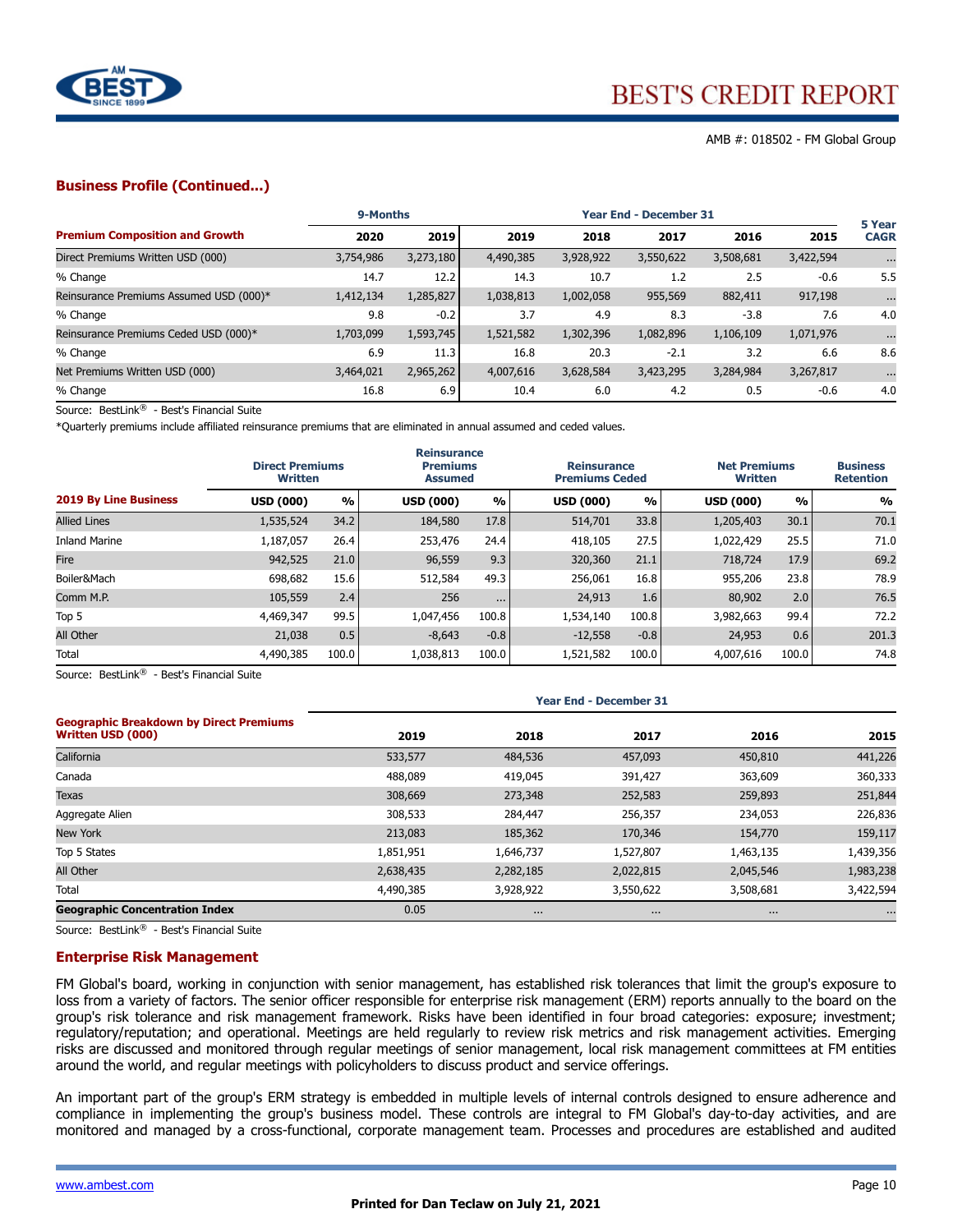

#### **Enterprise Risk Management (Continued...)**

regularly in all areas of operation based on a variety of factors, including geography, specialty operations, discipline areas and staff functions. In addition to traditional top-down reviews, regular operations reviews have been instituted to provide an assessment of activities. Additionally, the group's internal audit department evaluates and tests the system of internal controls.

Business continuity plans have been developed for all major sites, and incident command team leaders have been appointed for each of these sites. As part of the group recovery/action planning efforts, the group has documented the response to three broad scenarios: 1) lack of access to the IT infrastructure; 2) lack of access to the building; and 3) lack of employees to staff a facility, and periodically tests the planned responses to ensure continuity of availability and responsiveness to customer needs.

Catastrophe Exposure & Management: Aggregate per-risk and catastrophe reinsurance programs are utilized by FM Global to limit its exposure to severe losses, including catastrophes. Due to the complexity of its exposures, FM Global focuses extensively on risk management and maintains gross and net catastrophe exposures that are moderate, as measured by the group's estimated maximum foreseeable loss (MFL) analysis.

The group's consistent net retention of approximately 70-75% reflects FM Global's ability to retain a higher level of risk than its peers given the group's strong capital position and low underwriting leverage. Although the group has a block of reinsurance recoverables from unrated captive reinsurers, such recoveries are backed by letters of credit or other forms of collateral. Further, its remaining reinsurance recoveries are from highly rated reinsurers, and total recoverables represent a modest percentage of surplus.

#### **Reinsurance Summary**

FM Global is considered to be among the market leaders in terms of global property insurance. Due to the size and complexity of its risks, FM Global utilizes facultative and excess-of-loss treaty reinsurance to reduce its exposure to significant loss events. In examining its exposure to catastrophes, all of FM Global's accounts are individually evaluated (on a location basis) based on maximum foreseeable loss (MFL) estimates. Further, management has addressed its risk appetites and client needs with a manageable cyber treaty (backed up by excess cessions) and lower attachments for what it calls 'Figure 5' risks for high challenge occupancies that include molten metal, wood, chemicals, and power generation.

The group utilizes facultative reinsurance when a policyholder's coverage requirements are outside FM Global's underwriting criteria. In addition to facultative reinsurance, the group maintains excess-of-loss protection of \$1,100 million excess of its \$300 million per-risk retention and \$1,350 million excess of its \$450 million per-catastrophe retention). In response to the hardening market, in 2020, FM Global chose to accept 25% retention in two layers higher in the tower as opposed to paying the market-driven premium rate increases. The company maintains reduced retention in its second event at \$250 million.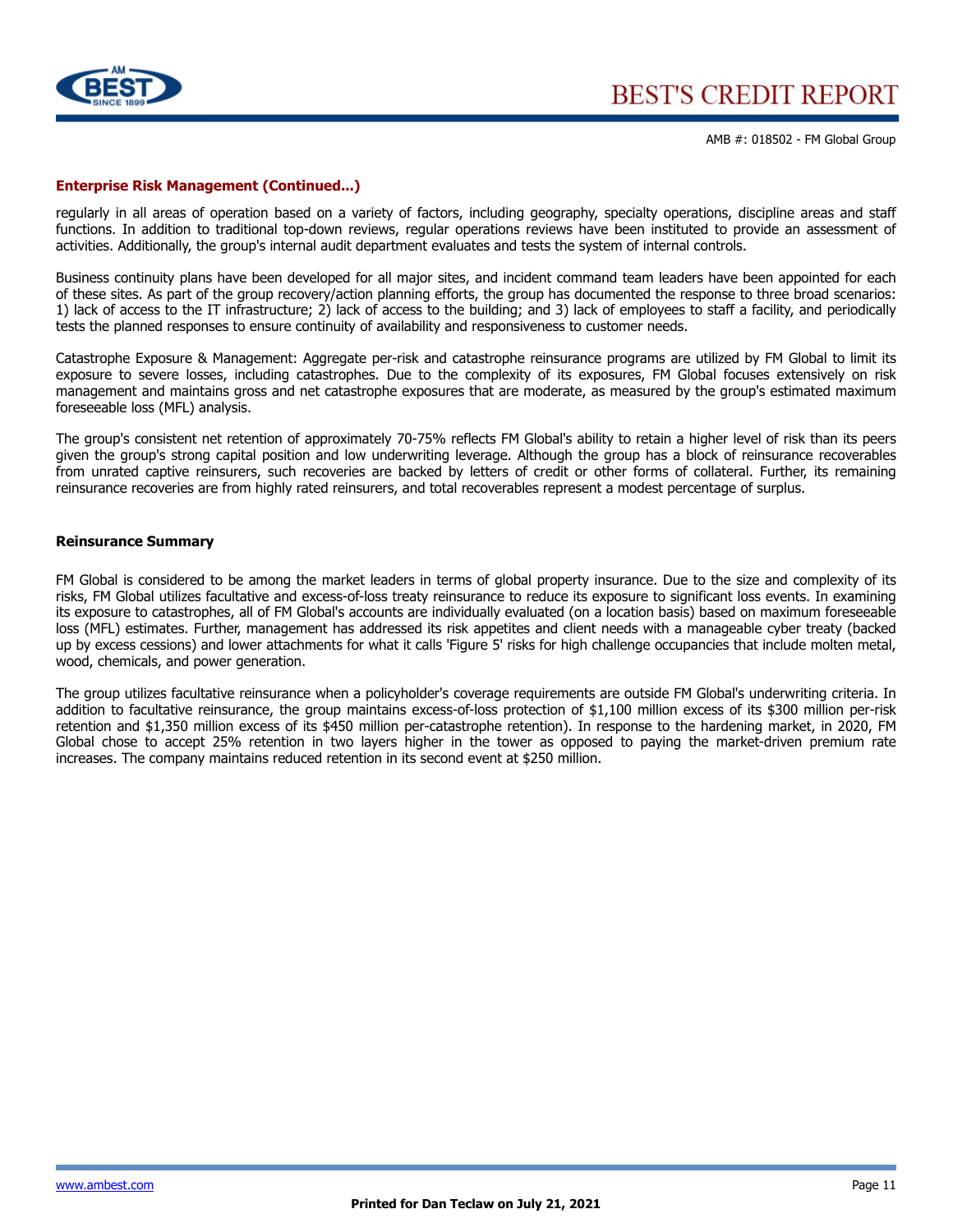

AMB #: 018502 - FM Global Group

## **Financial Statements**

|                                            | 9-Months         | <b>Year End - December 31</b> |                  |               |                  |          |
|--------------------------------------------|------------------|-------------------------------|------------------|---------------|------------------|----------|
|                                            |                  | 2020                          |                  | 2019          |                  | 2018     |
| <b>Balance Sheet</b>                       | <b>USD (000)</b> | %                             | <b>USD (000)</b> | $\frac{0}{0}$ | <b>USD (000)</b> | %        |
| Cash and Short Term Investments            | 1,524,804        | 6.5                           | 1,260,602        | 5.8           | 1,495,073        | 7.3      |
| <b>Bonds</b>                               | 7,597,122        | 32.6                          | 7,039,471        | 32.1          | 6,709,920        | 32.9     |
| Preferred and Common Stock                 | 9,226,723        | 39.6                          | 8,990,648        | 41.0          | 8,087,992        | 39.6     |
| <b>Other Invested Assets</b>               | 3,112,580        | 13.4                          | 2,458,074        | 11.2          | 2,024,299        | 9.9      |
| <b>Total Cash and Invested Assets</b>      | 21,461,230       | 92.1                          | 19,748,796       | 90.1          | 18,317,283       | 89.7     |
| <b>Premium Balances</b>                    | 1,136,992        | 4.9                           | 1,035,053        | 4.7           | 813,397          | 4.0      |
| Net Deferred Tax Asset                     | 6                | $\cdots$                      | 94               | $\cdots$      | 79               | $\cdots$ |
| <b>Other Assets</b>                        | 699,917          | 3.0                           | 1,123,016        | 5.1           | 1,292,451        | 6.3      |
| <b>Total Assets</b>                        | 23,298,145       | 100.0                         | 21,906,959       | 100.0         | 20,423,211       | 100.0    |
| Loss and Loss Adjustment Expense Reserves: |                  |                               |                  |               |                  |          |
| Net Reported Loss Reserves*                | 2,893,916        | 12.4                          | 2,405,137        | 11.0          | 3,445,271        | 16.9     |
| Net IBNR Loss Reserves*                    | 1,065,366        | 4.6                           | 881,647          | 4.0           | 1,124,795        | 5.5      |
| <b>Net LAE Reserves</b>                    | $\cdots$         | $\cdots$                      | 215,180          | 1.0           | 293,633          | 1.4      |
| <b>Total Net Loss and LAE Reserves</b>     | 3,959,282        | 17.0                          | 3,501,964        | 16.0          | 4,863,699        | 23.8     |
| <b>Net Unearned Premiums</b>               | 2,419,100        | 10.4                          | 2,069,600        | 9.4           | 1,817,908        | 8.9      |
| <b>Other Liabilities</b>                   | 2,852,535        | 12.2                          | 2,627,739        | 12.0          | 2,500,338        | 12.2     |
| <b>Total Liabilities</b>                   | 9,230,916        | 39.6                          | 8,199,303        | 37.4          | 9,181,944        | 45.0     |
| <b>Unassigned Surplus</b>                  | 14,065,978       | 60.4                          | 13,706,406       | 62.6          | 11,240,017       | 55.0     |
| <b>Other Surplus</b>                       | 1,250            | $\cdots$                      | 1,250            | $\cdots$      | 1,250            | $\cdots$ |
| <b>Total Policyholders' Surplus</b>        | 14,067,228       | 60.4                          | 13,707,656       | 62.6          | 11,241,267       | 55.0     |
| <b>Total Liabilities and Surplus</b>       | 23,298,145       | 100.0                         | 21,906,959       | 100.0         | 20,423,211       | 100.0    |

Source: BestLink® - Best's Financial Suite

\* Interim reserves balances include LAE.

|                                     | 9-Months   | <b>Year End - December 31</b> |           |              |
|-------------------------------------|------------|-------------------------------|-----------|--------------|
| <b>Income Statement USD (000)</b>   | 2020       | 2019                          | 2019      | 2018         |
| Net Premiums Earned                 | 3,114,521  | 2,742,655                     | 3,755,924 | 3,454,591    |
| Net Losses and LAE Incurred:        |            |                               |           |              |
| <b>Current Accident Year</b>        | 2,478,510  | 1,764,795                     | 2,486,592 | 3,869,456    |
| <b>Prior Accident Years</b>         | -12,232    | $-264,231$                    | -453,522  | $-72,430$    |
| Underwriting Expenses Incurred      | 841,067    | 764,626                       | 1,095,654 | 1,041,999    |
| Dividends to Policyholders          | 408        | 382                           | 516       | 499          |
| <b>Net Underwriting Income</b>      | $-193,231$ | 477,084                       | 626,684   | $-1,384,933$ |
| Net Investment Income               | 218,909    | 277,068                       | 379,089   | 356,591      |
| Other Income (Expense)              | $-8,675$   | $-2,272$                      | $-11,762$ | $-5,094$     |
| <b>Pre-Tax Operating Income</b>     | 17,003     | 751,881                       | 994,011   | $-1,033,436$ |
| <b>Income Taxes Incurred</b>        | $-211$     | 136,352                       | 188,400   | $-180,613$   |
| <b>Net Operating Income</b>         | 17,214     | 615,529                       | 805,611   | $-852,823$   |
| Net Realized Capital Gains (Losses) | 455,908    | 487,128                       | 668,879   | 749,659      |
| <b>Net Income</b>                   | 473,122    | 1,102,657                     | 1,474,489 | $-103,165$   |

Source: BestLink® - Best's Financial Suite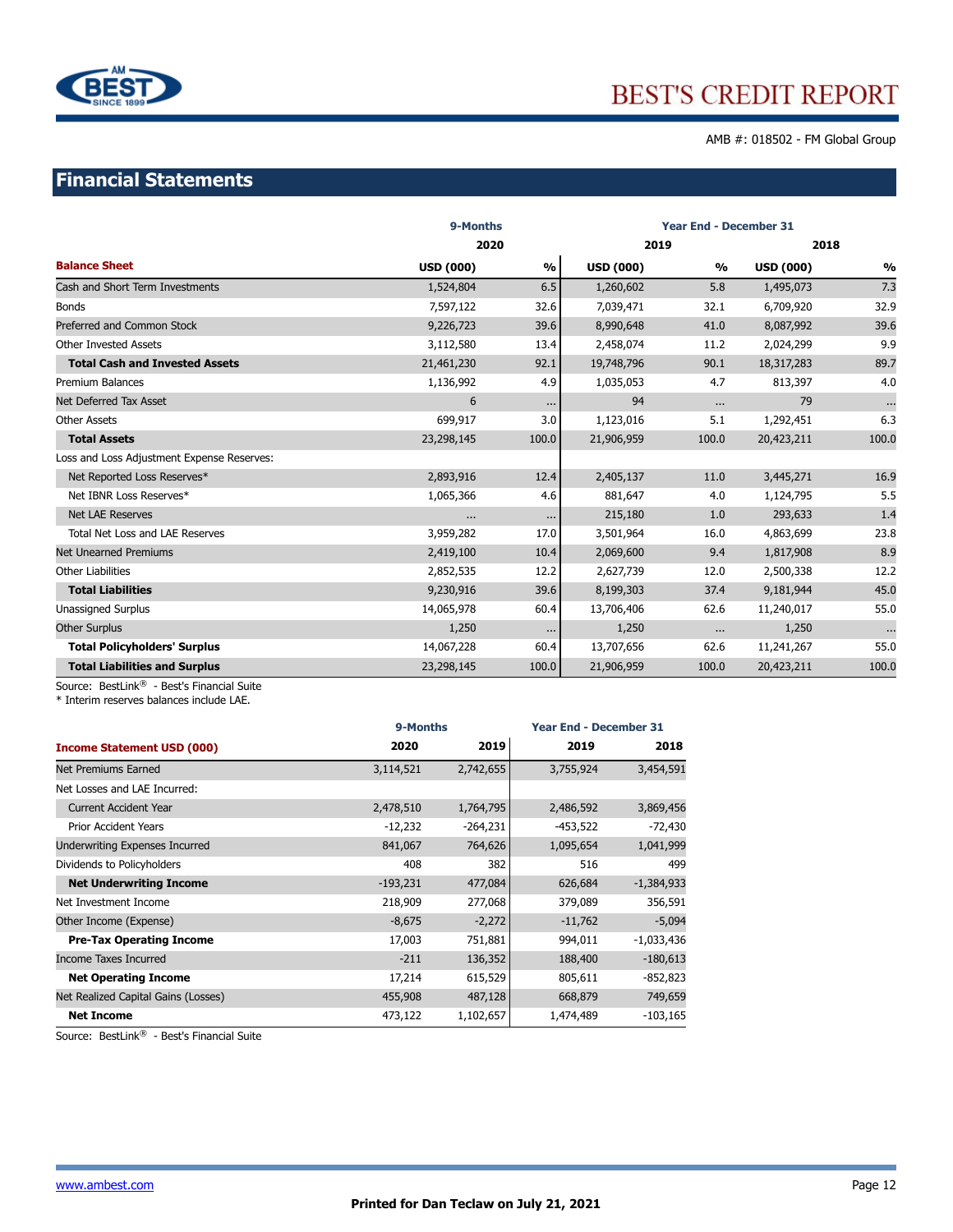

#### AMB #: 018502 - FM Global Group

|                                                    | 9-Months  |           | <b>Year End - December 31</b> |            |  |
|----------------------------------------------------|-----------|-----------|-------------------------------|------------|--|
| <b>Statement of Operating Cash Flows USD (000)</b> | 2020      | 2019      | 2019                          | 2018       |  |
| Net Premiums Collected                             | 3,481,308 | 2,920,336 | 3,821,414                     | 3,569,794  |  |
| Net Losses Paid                                    | 1,892,992 | 2,279,935 | 3,208,273                     | 3,198,859  |  |
| <b>Expenses Paid</b>                               | 917,477   | 691,502   | 1,095,713                     | 1,210,525  |  |
| Dividends to Policyholders                         | 405       | 383       | 506                           | 489        |  |
| Net Underwriting Cash Flow                         | 670,434   | $-51,485$ | $-483,078$                    | $-840,078$ |  |
| Net Investment Income                              | 245,555   | 296,495   | 362,164                       | 547,123    |  |
| Other Income (Expense)                             | $-8,675$  | $-2,272$  | $-11,762$                     | $-5,094$   |  |
| Income Taxes Paid (Recovered)                      | 92,374    | 171,815   | 250,366                       | $-271,970$ |  |
| Net Operating Cash Flow                            | 814,941   | 70,923    | $-383,042$                    | $-26,079$  |  |

Source: BestLink® - Best's Financial Suite

## **Related Methodology and Criteria**

[Best's Credit Rating Methodology, 11/13/2020](http://www3.ambest.com/ambv/ratingmethodology/OpenPDF.aspx?rc=250950)

[Catastrophe Analysis in A.M. Best Ratings, 10/13/2017](http://www3.ambest.com/ambv/ratingmethodology/OpenPDF.aspx?rc=190784)

[Available Capital & Holding Company Analysis, 10/13/2017](http://www3.ambest.com/ambv/ratingmethodology/OpenPDF.aspx?rc=266915)

[Scoring and Assessing Innovation, 03/05/2020](http://www3.ambest.com/ambv/ratingmethodology/OpenPDF.aspx?rc=295114)

[The Treatment of Terrorism Risk in the Rating Evaluation, 10/15/2020](http://www3.ambest.com/ambv/ratingmethodology/OpenPDF.aspx?rc=197680)

[Understanding BCAR for U.S. Property/Casualty Insurers, 06/03/2021](http://www3.ambest.com/ambv/ratingmethodology/OpenPDF.aspx?rc=197686)

A Best's Financial Strength Rating opinion addresses the relative ability of an insurer to meet its ongoing insurance obligations. The ratings are not assigned to specific insurance policies or contracts and do not address any other risk, including, but not limited to, an insurer's claims-payment policies or procedures; the ability of the insurer to dispute or deny claims payment on grounds of<br>misrepresentation or fraud; o

A Best's Issue/Issuer Credit Rating is an opinion regarding the relative future credit risk of an entity, a credit commitment or a debt or debt-like security.

Credit risk is the risk that an entity may not meet its contractual, financial obligations as they come due. These credit ratings do not address any other risk, including but not limited to liquidity risk,<br>market value ris address the suitability of any particular financial obligation for a specific purpose or purchaser.

In arriving at a rating decision, AM Best relies on third-party audited financial data and/or other information provided to it. While this information is believed to be reliable, AM Best does not independently verify the accuracy or reliability of the information. Any and all ratings, opinions and information contained herein are provided "as is," without any express or implied warranty.

Visit <http://www.ambest.com/ratings/index.html> for additional information or <http://www.ambest.com/terms.html> for details on the Terms of Use.